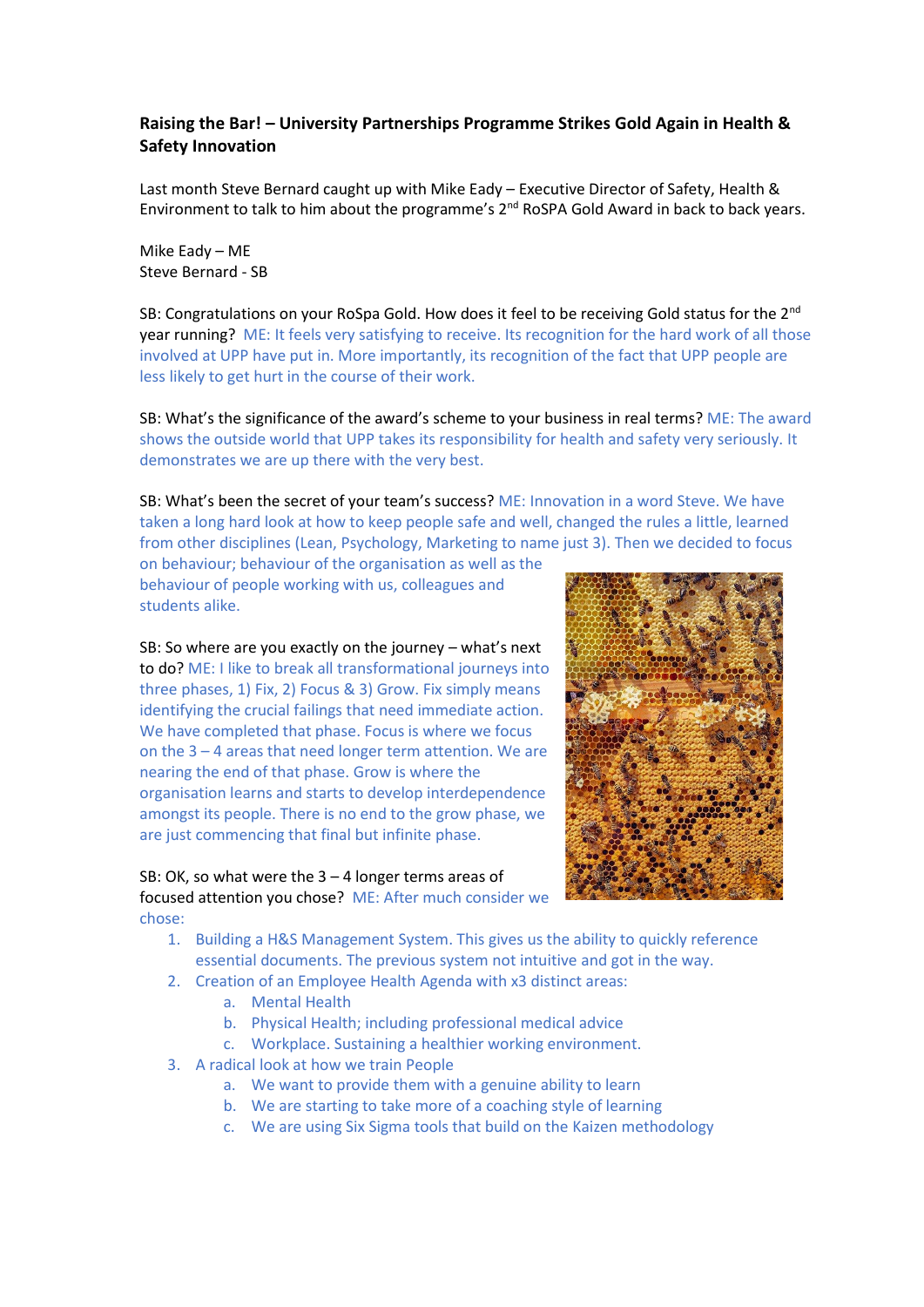4. Going for the ISO 45001 accreditation for the safety management system. This will allow us to really understand the course of incidences and injuries and to really understand and analyse each instance, build trends and enable robust action plans for change.

SB: The H&S landscape must be getting easier right – the use of better technology, better kit and Management Information; so, were there any really difficult challenges? ME: Not right Steve!! None of the above makes it any easier. The essence of good safety is understanding why people or organisations make the choices they do. The choices that lead to bad safety outcomes. In Old Speak we used to call this 'Human Error'. Here at UPP, we don't accept Human Error as a root cause. Instead we ask why did the individual make the choices they did? What organisational pressures or signals influenced their behaviour? In this sense technology has no significant impact, injuries are always the result of choices made somewhere in the organisation.

SB: H&S is quite invisible isn't it – how do you make it relevant to people's everyday lives? ME: I agree that it *can* be invisible, but it's not here. Our safety communications are bright, positive and engaging. They have been developed by media professionals. Our safety people are engaging, visible and coach rather than tell. We don't use traditional HSE speak.

SB: That's interesting – you're an Executive of the business and an HSE leader but you did not have a long history specifically in this function. Has that been a help or a hinderance? ME: It's been a help. It has allowed me to focus on leadership, communication and change rather than H&S. I have a great team who have a depth of technical knowledge who guide me and pull me back if I stray too far.

SB: Was it hard to change perceptions of HSE when you shifted towards a coaching type of twoway relationship? ME: Yes, because our customers were usually asking for and expecting immediate answers. We try to help customers help themselves. There is an expectation of getting direction and knowledge, but better learning can be achieved through a coaching approach.

SB: What's next in SHE as a profession in your opinion? ME: I believe we are entering the  $3^{rd}$  age of safety, a bit like my Fix, Focus, Grow model. The 1<sup>st</sup> age was the provision of physical barriers; guards etc. The 2<sup>nd</sup> age has been about designing out issues through processes and systems. The 3<sup>rd</sup> age will be moving away from process / systems to concentrate on really understanding human behaviour and how it can be influenced. This will be a real challenge for the institutions and many leaders who can be very reluctant to move beyond age 2, where much investment has been made.

SB: How is Mental Health connected? ME: If we genuinely care about the wellbeing of our people whilst they are at work, we must consider keeping them safe and healthy. I reckon 85% of resource goes into safety. Yet health is equally important. When discussing health, most people talk of the physical aspects, but the workplace can have a profound impact on our mental health. So, for me, we need to realign our investment and spend significant sums on educating our people on how to lead in a way that promotes good mental health. SB: That's a good point about where the emphasis and imbalance lies.

SB: If there were one guiding principle or piece of advice for other organisations looking to improve their H&S performance what would it be? ME: Think of HSE as another continuous improvement activity and use the tools available to make a difference. We have used the Kaizen technique of 5S to improve the workplace, reduce stress and remove several unsafe conditions.